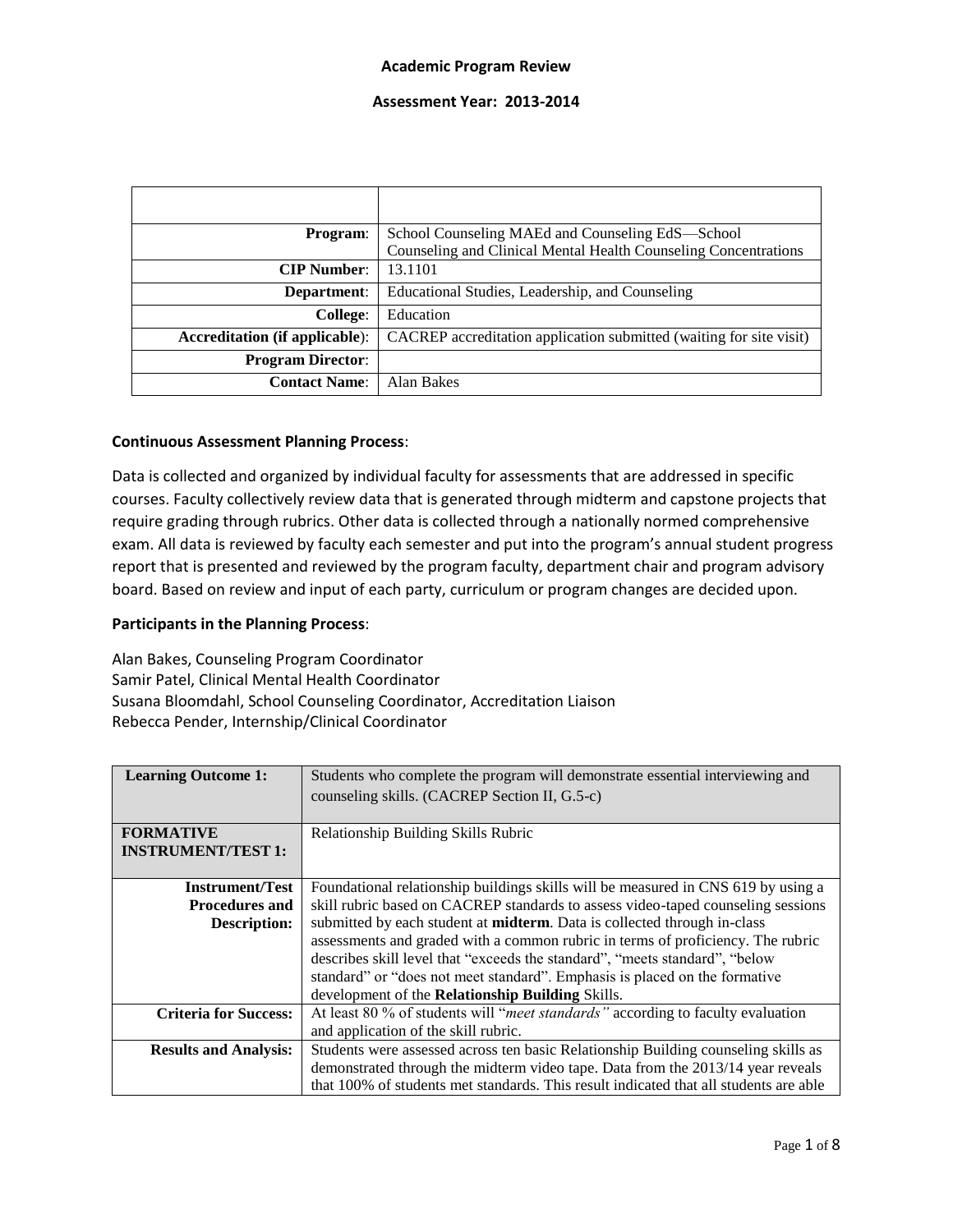|                                              | to demonstrate the foundational counseling skills to build and maintain                                                                                              |
|----------------------------------------------|----------------------------------------------------------------------------------------------------------------------------------------------------------------------|
|                                              | relationships.                                                                                                                                                       |
| <b>Changes Made in</b>                       | Grading rubric will be calibrated to better differentiate skill levels between                                                                                       |
| <b>Response to the</b>                       | students.                                                                                                                                                            |
| <b>Assessment Process or</b>                 |                                                                                                                                                                      |
| <b>Results:</b>                              |                                                                                                                                                                      |
| <b>FORMATIVE</b>                             | Working Stage Skills Rubric                                                                                                                                          |
| <b>INSTRUMENT/TEST 2:</b>                    |                                                                                                                                                                      |
|                                              |                                                                                                                                                                      |
| <b>Instrument/Test</b>                       | Foundational working stage counseling skills will be measured in CNS 619 by                                                                                          |
| <b>Procedures and</b><br><b>Description:</b> | using a skill rubric based on CACREP standards to assess video-taped counseling<br>sessions submitted by each student at the end of the course. Data is collected    |
|                                              | through in-class assessments and graded with a common rubric in terms of                                                                                             |
|                                              | proficiency. The rubric describes skill level that "exceeds the standard", "meets                                                                                    |
|                                              | standard", "below standard" or "does not meet standard". Emphasis is placed on                                                                                       |
|                                              | the formative development of the Working Stage Skills.                                                                                                               |
|                                              |                                                                                                                                                                      |
| <b>Criteria for Success:</b>                 | At least 80 % of students will "meet standards" according to faculty evaluation                                                                                      |
|                                              | and application of the skill rubric (CACREP Section II: G.5.b; G.5.c).                                                                                               |
| <b>Results and Analysis:</b>                 | Students were assessed across basic Working Stage counseling skills as                                                                                               |
|                                              | demonstrated through the Final video tape. Data from the 2013/14 year reveals that                                                                                   |
|                                              | 100% of students met standards. This finding indicates that all students were able                                                                                   |
|                                              | to demonstrate foundational counseling skills associated with working stages of                                                                                      |
|                                              | counseling.                                                                                                                                                          |
| <b>Changes Made in</b>                       | Grading rubric will be calibrated to better differentiate between working stage                                                                                      |
| <b>Response to the</b>                       | skills and relationship building skills.                                                                                                                             |
| <b>Assessment Process or</b>                 |                                                                                                                                                                      |
| <b>Results:</b>                              |                                                                                                                                                                      |
| <b>SUMMATIVE</b>                             | Oral Defense Presentation/Rubric                                                                                                                                     |
| <b>INSTRUMENT/TEST 1:</b>                    |                                                                                                                                                                      |
| <b>Instrument/Test</b>                       | Relationship building and working stage counseling skills will be measured in                                                                                        |
| <b>Procedures and</b>                        | Internship II (CNS 795) using a skill rubric to assess video-taped counseling                                                                                        |
| <b>Description:</b>                          | sessions presented during an Oral Defense by each student at the end of the course.                                                                                  |
|                                              | Data is collected through a formal presentation to two counseling faculty and one                                                                                    |
|                                              | non-counseling ELC Department member. Student's ability to verbally describe                                                                                         |
|                                              | and demonstrate intentionally of counseling skills will be evaluated.                                                                                                |
| <b>Criteria for Success:</b>                 | At least 80% of students will "meet standards" for Oral Defense presentation.                                                                                        |
| <b>Results and Analysis:</b>                 | 100 % of students met standard for the Oral Defense presentation. This result                                                                                        |
|                                              | indicated that all students were able to demonstrate an ability to build, foster, and                                                                                |
|                                              | maintain relationship with clients, while providing intentional counseling skills                                                                                    |
|                                              | during the working stage of their relationship with clients. However, it should be                                                                                   |
|                                              | noted that the point system in the rubric was flawed. Though the rubric seems to                                                                                     |
|                                              | accurately capture whether or not the student is meeting the standards for the oral                                                                                  |
|                                              | defense presentation, the student's overall score on the presentation (which is part                                                                                 |
|                                              | of his/her overall grade in the course) was not captured accurately; rather, the                                                                                     |
|                                              | rubric utilized raw scores which resulted in low overall scores.                                                                                                     |
| <b>Changes Made in</b>                       | In light of this finding (the punitive nature of the rubric), a proposal was made to                                                                                 |
|                                              |                                                                                                                                                                      |
| <b>Response to the</b>                       | adjust the scoring scale of the rubric, in which the instructor would use a                                                                                          |
| <b>Assessment Process or</b>                 | prescribed formula to obtain a standardized score, as opposed to using raw scores.                                                                                   |
| <b>Results:</b>                              | The faculty, as a collective unit, met and discussed the proposal. The proposal was<br>accepted, and it was integrated into the scoring rubric for use in Fall 2014. |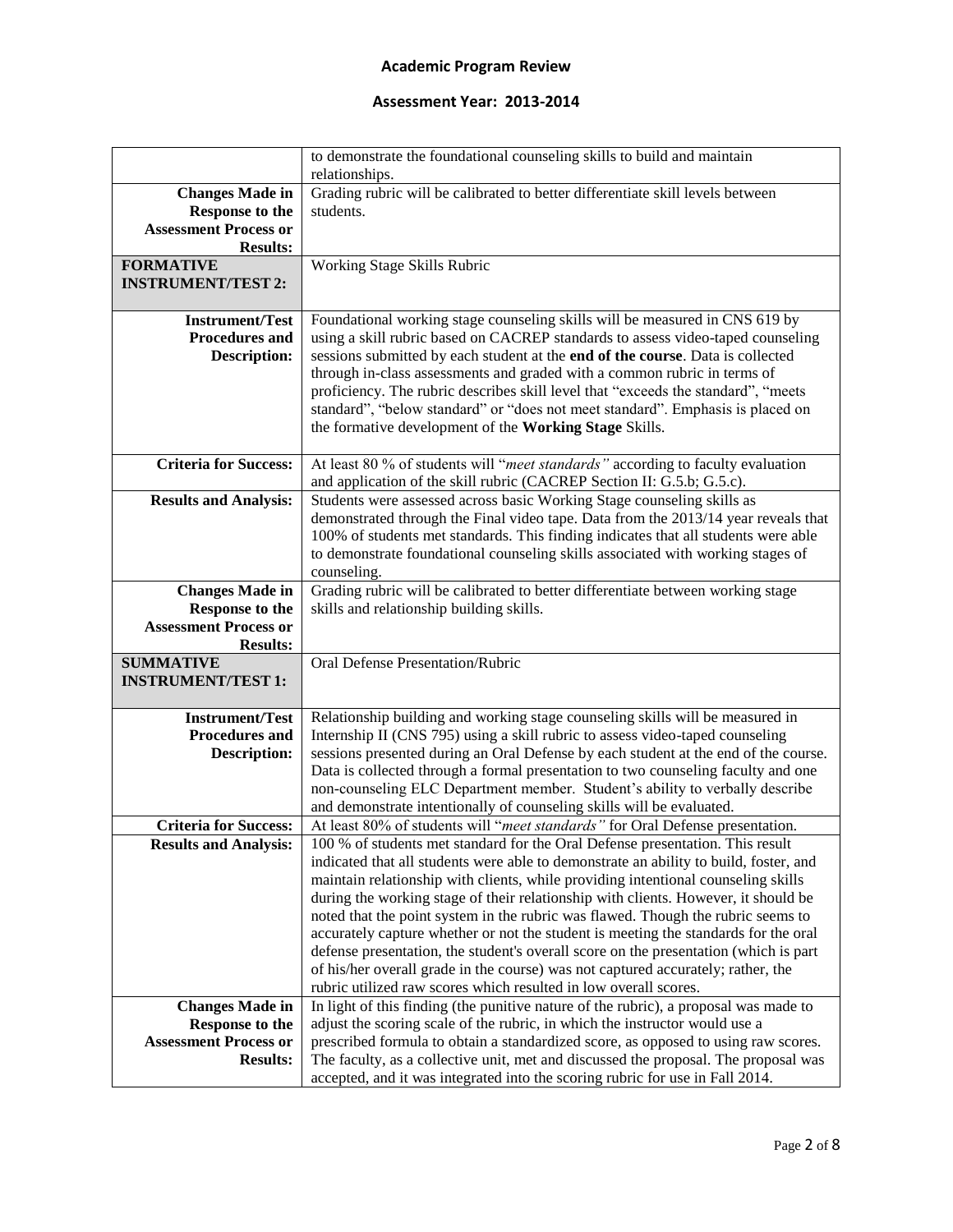| <b>SUMMATIVE</b>             | Counselor Preparation Comprehensive Examination (CPCE)                           |
|------------------------------|----------------------------------------------------------------------------------|
| <b>INSTRUMENT/TEST 2:</b>    |                                                                                  |
|                              |                                                                                  |
| <b>Instrument/Test</b>       | Students will answer 16 questions focusing on skill and professional development |
| <b>Procedures and</b>        | in the Helping Relationship section of the nationally normed (CPCE).             |
| <b>Description:</b>          |                                                                                  |
| <b>Criteria for Success:</b> | 80% of students will demonstrate competence by scoring higher than national      |
|                              | average on the professional Helping Relationship portion of the exam.            |
| <b>Results and Analysis:</b> | Results from the Fall 2013 and Spring 2014 CPCE Exams revealed that 60% ( $n =$  |
|                              | 5) of students scored higher than the national average.                          |
| <b>Changes Made in</b>       | Upon further review, faculty discovered that counseling skills and theories are  |
| <b>Response to the</b>       | measured collectively by the Helping Relationship portion of the CPCE without    |
| <b>Assessment Process or</b> | being separately identified. Faculty are reviewing ways for a better summative   |
| <b>Results:</b>              | assessment of counseling skills.                                                 |

| <b>Learning Outcome 2:</b>   |                                                                                                                                                                    |            |           |           | Students who complete the program will demonstrate an ability to understand         |
|------------------------------|--------------------------------------------------------------------------------------------------------------------------------------------------------------------|------------|-----------|-----------|-------------------------------------------------------------------------------------|
|                              |                                                                                                                                                                    |            |           |           | diverse cultural attitudes, beliefs, understandings, and acculturative experiences, |
|                              |                                                                                                                                                                    |            |           |           | including specific experiential learning activities. (CACREP Section II, G.2-b)     |
| <b>FORMATIVE</b>             | Multicultural pretest and posttest assessment                                                                                                                      |            |           |           |                                                                                     |
| <b>INSTRUMENT/TEST 1:</b>    |                                                                                                                                                                    |            |           |           |                                                                                     |
| <b>Instrument/Test</b>       |                                                                                                                                                                    |            |           |           | Student's formative development of multicultural counseling awareness and skills    |
| <b>Procedures and</b>        |                                                                                                                                                                    |            |           |           | will be measured by administering the Multicultural Counseling Awareness,           |
| <b>Description:</b>          |                                                                                                                                                                    |            |           |           | Knowledge and Skills Survey (MAKSS) in CNS 671 as a pretest and posttest.           |
|                              | Student growth is documented in each of the three subtest areas.                                                                                                   |            |           |           |                                                                                     |
| <b>Criteria for Success:</b> | At least 80% of students will demonstrate growth in the subtest areas of the<br>MAKSS.                                                                             |            |           |           |                                                                                     |
| <b>Results and Analysis:</b> |                                                                                                                                                                    |            |           |           | The MAKSS-C was designed as a self-assessment (Likert scale ranging from 1 to       |
|                              |                                                                                                                                                                    |            |           |           | 4) of multicultural counseling and assess three subscales (10 items per scale): (a) |
|                              |                                                                                                                                                                    |            |           |           | awareness, (b) knowledge and (c) skills. The students were asked to complete        |
|                              |                                                                                                                                                                    |            |           |           | MAKSS-C twice during the semester; once at start of the semester in order to        |
|                              |                                                                                                                                                                    |            |           |           | establish a baseline and once at the end of the semester in order to measure        |
|                              | progression among the three subscales and total score.                                                                                                             |            |           |           |                                                                                     |
|                              |                                                                                                                                                                    |            |           |           |                                                                                     |
|                              | Collecting periods: Summer 2014<br>$N = 9$                                                                                                                         |            |           |           |                                                                                     |
|                              |                                                                                                                                                                    |            |           |           |                                                                                     |
|                              |                                                                                                                                                                    |            |           |           |                                                                                     |
|                              | Awareness                                                                                                                                                          | Knowledg   | Skills    | Total     |                                                                                     |
|                              | Pre/Post                                                                                                                                                           | e Pre/Post | Pre/Post  | Pre/Post  |                                                                                     |
|                              | 2.48/2.87                                                                                                                                                          | 2.56/3.67  | 2.06/3.32 | 2.36/3.29 |                                                                                     |
|                              |                                                                                                                                                                    |            |           |           |                                                                                     |
|                              |                                                                                                                                                                    |            |           |           |                                                                                     |
|                              |                                                                                                                                                                    |            |           |           | The results indicated an increase in all areas as it relates to multicultural       |
|                              |                                                                                                                                                                    |            |           |           | competence. However, the awareness domain increased minimally.                      |
| <b>Changes Made in</b>       |                                                                                                                                                                    |            |           |           | Upon further examination of the Awareness items in the MAKSS, it seems that the     |
| Response to the              |                                                                                                                                                                    |            |           |           |                                                                                     |
| <b>Assessment Process or</b> | students have a strong awareness of themselves in relation to multicultural<br>counseling; however, their awareness of others is not as strong. Thus, this concept |            |           |           |                                                                                     |
|                              |                                                                                                                                                                    |            |           |           |                                                                                     |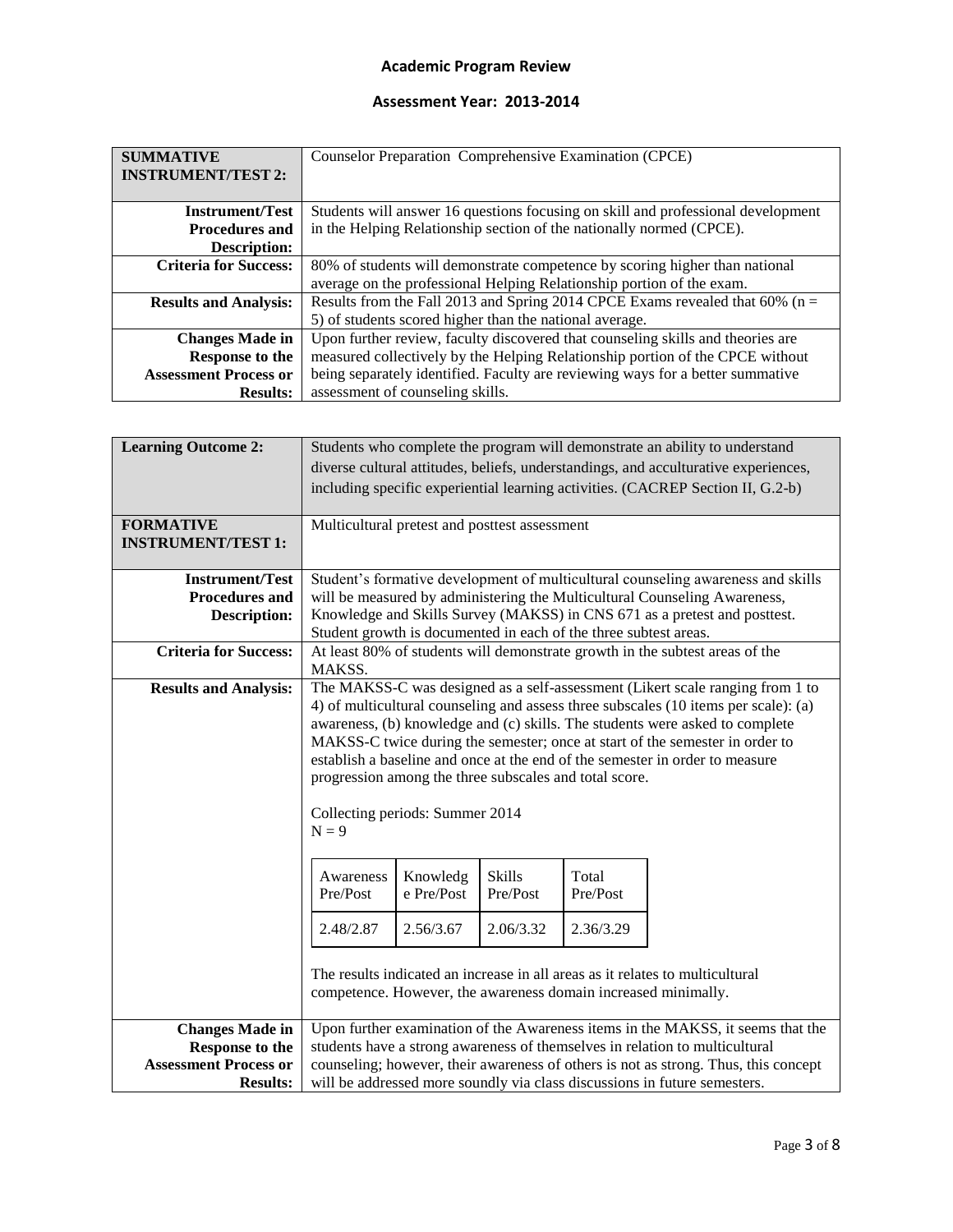| <b>FORMATIVE</b><br><b>INSTRUMENT/TEST 2:</b> | The Midpoint Clinical Application Exam                                                 |
|-----------------------------------------------|----------------------------------------------------------------------------------------|
|                                               |                                                                                        |
| <b>Instrument/Test</b>                        | The Midpoint Clinical Application Exam measures basic clinical knowledge of            |
| <b>Procedures and</b>                         | building clinical relationships, multicultural awareness, theoretical awareness        |
| <b>Description:</b>                           | and ethical and professional understanding according to CACREP standards. The          |
|                                               | exam is taken when students have completed their first 30 credit hours to measure      |
|                                               | their understanding of these foundational clinical skills. It consists of two clinical |
|                                               | case studies. The rubric describes adherence to the aforementioned CACREP              |
|                                               | standards that "exceeds the standards", "meets standards", "below standards" or        |
|                                               | "does not meet standards".                                                             |
| <b>Criteria for Success:</b>                  | 80 % of students will "meet standards" according to faculty evaluation and             |
|                                               | application of the Midpoint Examination Rubric for the Social and Cultural             |
|                                               | Diversity Standards (CACREP Section II, G.2).                                          |
| <b>Results and Analysis:</b>                  | Overall, 2 of 9 students passed the midpoint in their first attempt. Of those 7        |
|                                               | students, none of them passed the multicultural section. 5 of the remaining 7          |
|                                               | students passed the retake examination. The final 2 students passed their final        |
|                                               | attempt at the exam.                                                                   |
| <b>Changes Made in</b>                        | Due to the low passing rates, a proposal was made to adjust the rubric. The            |
| <b>Response to the</b>                        | proposed rubric was reviewed by faculty and the Counseling Program Advisory            |
| <b>Assessment Process or</b>                  | Board. The proposed rubric was accepted, and will be utilized for the 2014-2015        |
| <b>Results:</b>                               | academic year.                                                                         |
|                                               |                                                                                        |
| <b>SUMMATIVE</b>                              | Oral Defense Presentation/Rubric                                                       |
| <b>INSTRUMENT/TEST 1:</b>                     |                                                                                        |
|                                               |                                                                                        |
| <b>Instrument/Test</b>                        | Theoretical competence will be measured in Internship II (CNS 795) using a skill       |
| <b>Procedures and</b>                         | rubric to assess video-taped counseling sessions presented during an Oral Defense      |
| <b>Description:</b>                           | by each student at the end of the course. Data is collected through a formal           |
|                                               | presentation to two counseling faculty and one non-counseling ELC Department           |
|                                               | member. Student's ability to verbally describe and demonstrate theoretically based     |
|                                               | counseling skills will be evaluated.                                                   |
| <b>Criteria for Success:</b>                  | At least 80% of students will "meet standards" for Oral Defense presentation.          |
| <b>Results and Analysis:</b>                  | 100% of students met standard for the Oral Defense presentation. This result           |
|                                               | indicates that all students were able to demonstrate multicultural counseling          |
|                                               | competence. However, it should be noted that the point system in the rubric was        |
|                                               | flawed. Though the rubric seems to accurately capture whether or not the student is    |
|                                               | meeting the standards for the oral defense presentation, the student's overall score   |
|                                               | on the presentation (which is part of his/her overall grade in the course) was not     |
|                                               | captured accurately; rather, the rubric utilized raw scores which resulted in low      |
|                                               | overall scores.                                                                        |
| <b>Changes Made in</b>                        | In light of this finding (the punitive nature of the rubric), a proposal was made to   |
| <b>Response to the</b>                        | adjust the scoring scale of a rubric using a prescribed formula to obtain              |
| <b>Assessment Process or</b>                  | standardized scores, as opposed to using raw scores. The faculty, as a collective      |
| <b>Results:</b>                               | unit, met and discussed the proposal. The proposal was accepted, and it was            |
|                                               | integrated into the scoring rubric for oral defenses beginning Fall 2014.              |
| <b>SUMMATIVE</b>                              | Counselor Preparation Comprehensive Examination (CPCE)                                 |
| <b>INSTRUMENT/TEST 2:</b>                     |                                                                                        |
|                                               |                                                                                        |
| <b>Instrument/Test</b>                        | Students will answer 16 multicultural specific questions on a nationally normed        |
|                                               |                                                                                        |
| <b>Procedures and</b><br><b>Description:</b>  | comprehensive exam (CPCE).                                                             |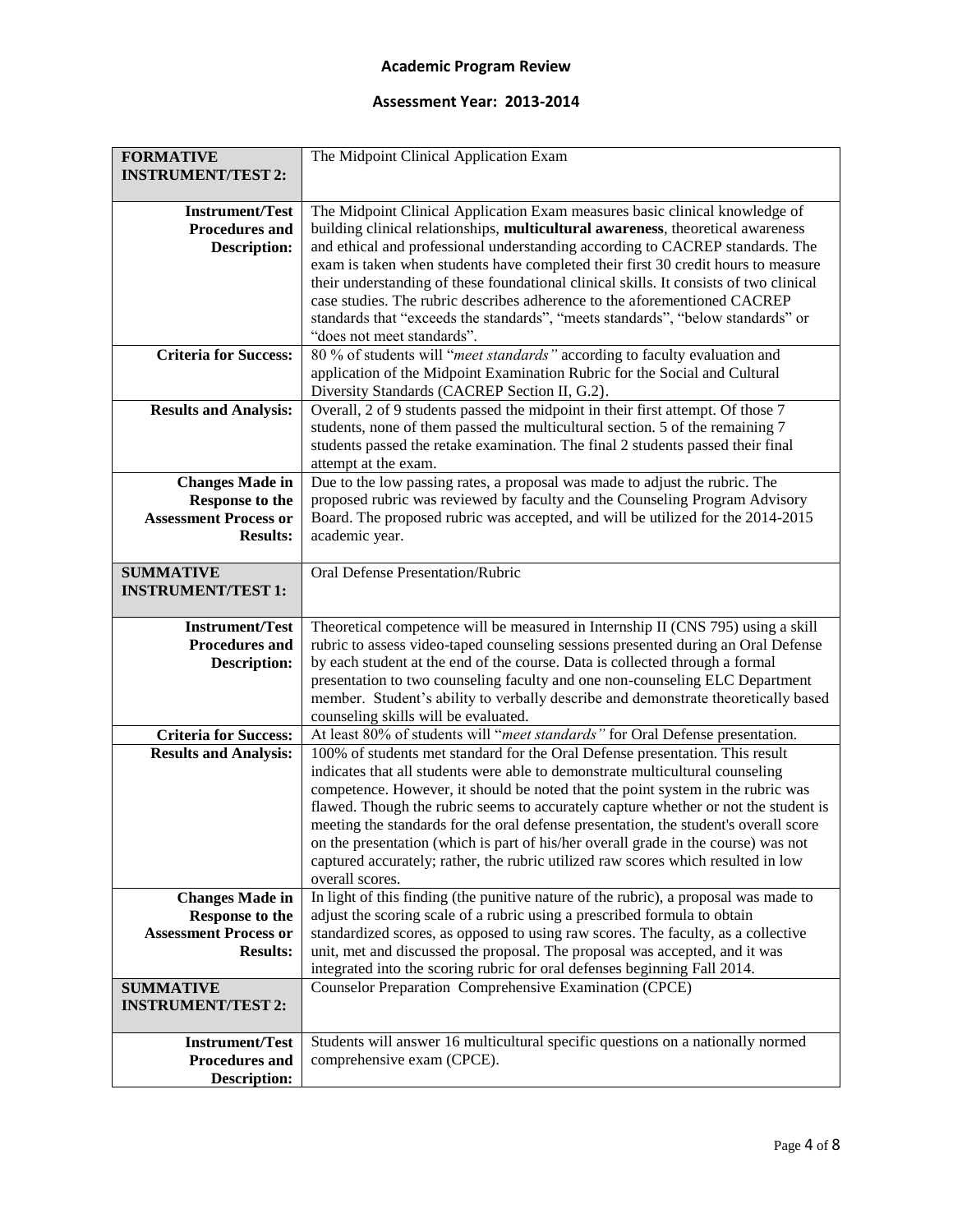| <b>Criteria for Success:</b> | 80% of students will demonstrate competence by scoring higher than national           |
|------------------------------|---------------------------------------------------------------------------------------|
|                              | average on the Social and Cultural Diversity portion of the exam.                     |
| <b>Results and Analysis:</b> | Results from the Fall 2013 & Spring 2014 CPCE Exam revealed that 80% ( $n = 5$ )      |
|                              | of students scored higher than the national average for the Social $&$ Cultural       |
|                              | Diversity section of the CPCE.                                                        |
| <b>Changes Made in</b>       | As a result of our students meeting the target for success, the faculty discussed and |
| <b>Response to the</b>       | increased target criteria for success to 85% of students scoring higher than the      |
| <b>Assessment Process or</b> | national average on the Social & Cultural Diversity section of the CPCE,              |
| <b>Results:</b>              |                                                                                       |

| <b>Learning Outcome 3:</b>   | Students who complete the program will demonstrate knowledge and                                                                                         |  |
|------------------------------|----------------------------------------------------------------------------------------------------------------------------------------------------------|--|
|                              | understanding of counseling theories (CACREP Section II, G.5-d).                                                                                         |  |
|                              |                                                                                                                                                          |  |
| <b>FORMATIVE</b>             | Class Paper/Rubric                                                                                                                                       |  |
| <b>INSTRUMENT/TEST 1:</b>    |                                                                                                                                                          |  |
|                              |                                                                                                                                                          |  |
| <b>Instrument/Test</b>       | Students will submit Individual Theory papers in CNS 624, Theories of                                                                                    |  |
| <b>Procedures and</b>        | Counseling. The papers will be evaluated using a common rubric to determine                                                                              |  |
| <b>Description:</b>          | student's accurate understanding and application of counseling theories. The rubric                                                                      |  |
|                              | describes skill level that "exceeds the standard", "meets standard", "below                                                                              |  |
|                              | standard" or "does not meet standard".                                                                                                                   |  |
| <b>Criteria for Success:</b> | At least 80% of students will "meet standards" according to faculty evaluation and                                                                       |  |
|                              | application for personal theory application.                                                                                                             |  |
| <b>Results and Analysis:</b> | Students were assessed according to a set rubric that assessed writing quality and                                                                       |  |
|                              | depth of understanding of theory. According to the results, 54% of students "met                                                                         |  |
|                              | standards" for effective writing and appropriate understanding of a counseling                                                                           |  |
|                              | theory, 20% are "developing standards" which indicates writing issues and lack of                                                                        |  |
|                              | depth in understanding of counseling theory and 26% did not meet standards,                                                                              |  |
|                              | indicating poor writing and weak understanding of counseling theory.                                                                                     |  |
| <b>Changes Made in</b>       | Faculty reviewed and amended rubric to ensure that students are demonstrating                                                                            |  |
| <b>Response to the</b>       | accurate understanding and application of counseling theory.                                                                                             |  |
| <b>Assessment Process or</b> |                                                                                                                                                          |  |
| <b>Results:</b>              |                                                                                                                                                          |  |
| <b>FORMATIVE</b>             | Midpoint Clinical Application Exam                                                                                                                       |  |
| <b>INSTRUMENT/TEST 2:</b>    |                                                                                                                                                          |  |
|                              |                                                                                                                                                          |  |
| <b>Instrument/Test</b>       | The Midpoint Exam measures basic clinical knowledge of building clinical                                                                                 |  |
| <b>Procedures and</b>        | relationships, multicultural awareness, theoretical awareness and ethical and                                                                            |  |
| <b>Description:</b>          | professional understanding according to CACREP standards. The exam is taken<br>when students have completed their first 30 credit hours to measure their |  |
|                              | understanding of these foundational clinical skills. It consists of two clinical case                                                                    |  |
|                              | studies. The rubric describes adherence to the aforementioned CACREP standards                                                                           |  |
|                              | that "exceeds the standards", "meets standards", "below standards" or "does not                                                                          |  |
|                              | meet standards".                                                                                                                                         |  |
| <b>Criteria for Success:</b> | 80% of students will "meet standards" according to faculty evaluation and                                                                                |  |
|                              | application of the Midpoint Examination Rubric for the Professional Orientation                                                                          |  |
|                              | and Ethics Standards (CACREP Section II: G1j).                                                                                                           |  |
| <b>Results and Analysis:</b> | 2 of 9 students passed the midpoint in their first attempt. Of the 7 remaining                                                                           |  |
|                              | students, only 1 passed the theoretical awareness portion of the exam. 4 of the                                                                          |  |
|                              | remaining 6 did pass the theoretical awareness portion of the exam in the retake                                                                         |  |
|                              | examination. The remaining 2 passed their final attempt at the exam.                                                                                     |  |
|                              |                                                                                                                                                          |  |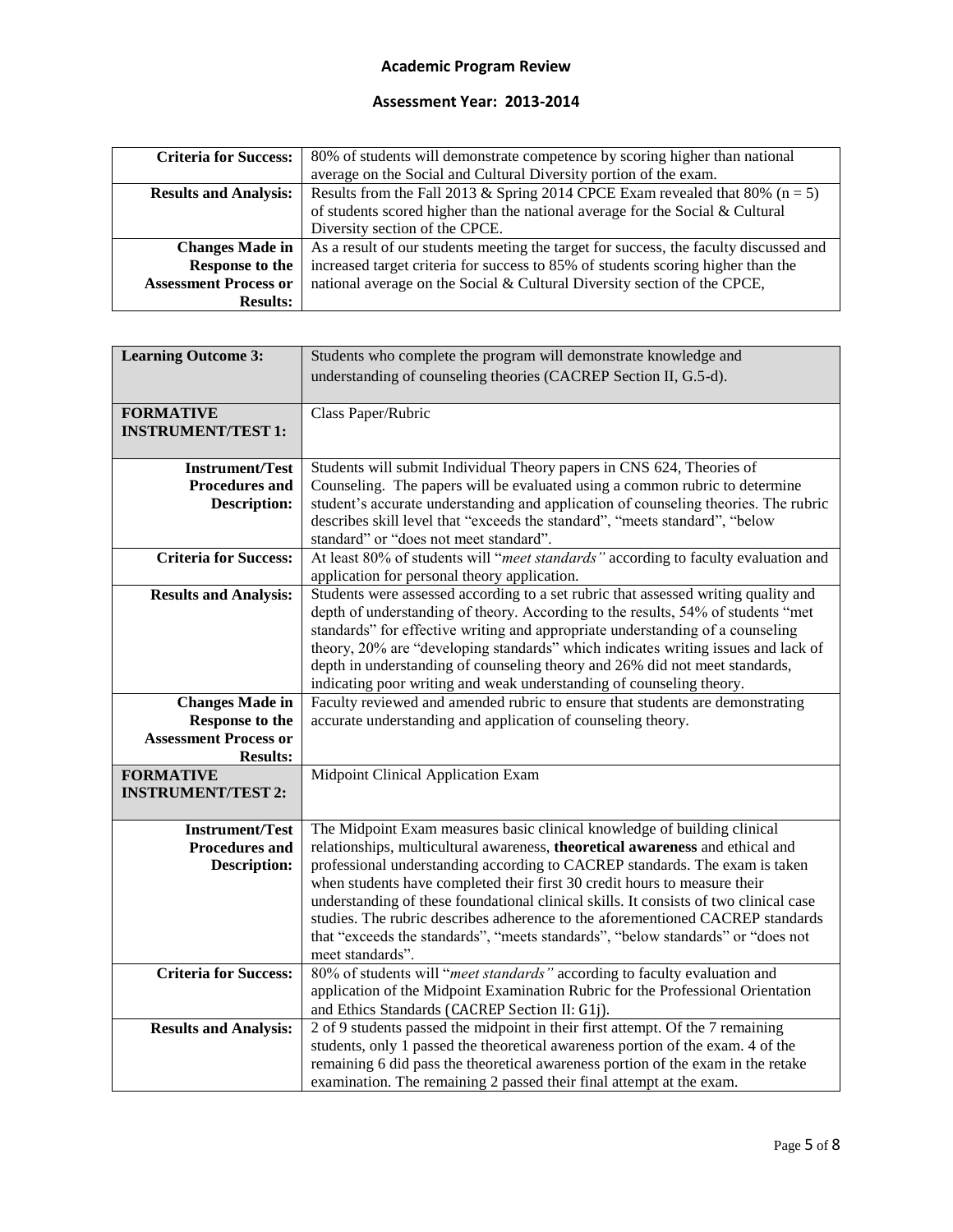| <b>Changes Made in</b>                                 | Due to the low passing rates, a proposal was made to adjust the rubric. The                                                      |
|--------------------------------------------------------|----------------------------------------------------------------------------------------------------------------------------------|
| <b>Response to the</b>                                 | proposed rubric was reviewed by faculty and the Counseling Program Advisory                                                      |
| <b>Assessment Process or</b>                           | Board. The proposed rubric was accepted, and will be utilized for the 2014-2015                                                  |
| <b>Results:</b>                                        | academic year.                                                                                                                   |
|                                                        | Furthermore, a case study component will be added to CNS 624 in Fall 2014 to                                                     |
|                                                        | help better conceptualize a case within a theoretical framework.                                                                 |
| <b>SUMMATIVE</b>                                       | Oral Defense Presentation/Rubric                                                                                                 |
| <b>INSTRUMENT/TEST 1:</b>                              |                                                                                                                                  |
|                                                        |                                                                                                                                  |
| <b>Instrument/Test</b>                                 | Theoretical competence will be measured in Internship II (CNS 795) using a skill                                                 |
| <b>Procedures and</b>                                  | rubric to assess video-taped counseling sessions presented during an Oral Defense                                                |
| <b>Description:</b>                                    | by each student at the end of the course. Data is collected through a formal                                                     |
|                                                        | presentation to two counseling faculty and one non-counseling ELC Department                                                     |
|                                                        | member. Student's ability to verbally describe and demonstrate theoretically based                                               |
|                                                        | counseling skills will be evaluated.                                                                                             |
| <b>Criteria for Success:</b>                           | At least 80% of students will "meet standards" for Oral Defense presentation.                                                    |
| <b>Results and Analysis:</b>                           | 100% of students met standard for the Oral Defense presentation. This result                                                     |
|                                                        | indicates that all students were able to demonstrate a theoretically-grounded                                                    |
|                                                        | approach to counseling skills. However, it should be noted that the point system in                                              |
|                                                        | the rubric was flawed. Though the rubric seems to accurately capture whether or                                                  |
|                                                        | not the student is meeting the standards for the oral defense presentation, the                                                  |
|                                                        | student's overall score on the presentation (which is part of his/her overall grade in                                           |
|                                                        | the course) was not captured accurately; rather, the rubric utilized raw scores                                                  |
|                                                        | which resulted in low overall scores.                                                                                            |
| <b>Changes Made in</b>                                 | In light of this finding (the punitive nature of the rubric), a proposal was made to                                             |
|                                                        |                                                                                                                                  |
|                                                        | adjust the scoring scale of a rubric using a prescribed formula to obtain                                                        |
| <b>Response to the</b><br><b>Assessment Process or</b> | standardized scores, as opposed to using raw scores. The faculty, as a collective                                                |
| <b>Results:</b>                                        | unit, met and discussed the proposal. The proposal was accepted, and it was                                                      |
|                                                        | integrated into the scoring rubric for the oral defense.                                                                         |
| <b>SUMMATIVE</b>                                       | Counselor Preparation Comprehensive Examination (CPCE)                                                                           |
| <b>INSTRUMENT/TEST 2:</b>                              |                                                                                                                                  |
|                                                        |                                                                                                                                  |
| <b>Instrument/Test</b>                                 | Students will answer 16 theory specific questions on a nationally normed                                                         |
| <b>Procedures and</b>                                  | comprehensive exam (CPCE).                                                                                                       |
| <b>Description:</b>                                    |                                                                                                                                  |
| <b>Criteria for Success:</b>                           | 80% of students will demonstrate competence by scoring higher than national                                                      |
|                                                        | average on the Theory portion of the exam.                                                                                       |
| <b>Results and Analysis:</b>                           | Results from the Fall 2013 & Spring 2014 CPCE Exams revealed that 60% ( $n = 5$ )                                                |
|                                                        | of students scored higher than the national average.                                                                             |
| <b>Changes Made in</b>                                 | Upon further review, faculty discovered that theories and counseling skills were                                                 |
| <b>Response to the</b>                                 | both measured collectively in the Helping Relationship portion of the CPCE                                                       |
| <b>Assessment Process or</b>                           | without being separately identified. Thus, faculty will no longer use the CPCE to                                                |
| <b>Results:</b>                                        | the assess Learning Outcome 3, as it was not a valid measure for counseling                                                      |
|                                                        | theory. Counseling theory comprehension will now be assessed via CNS 625 paper                                                   |
|                                                        | and final (Formative assessments) and midpoint and CNS 795 oral defense                                                          |
|                                                        | (Summative assessments); these points of assessments will capture student learning                                               |
|                                                        | on a developmental continuum and thus provide the program with a more clear<br>understanding of counseling theory comprehension. |

| <b>Learning Outcome 4:</b> | Students who complete the program will demonstrate professional orientation and       |
|----------------------------|---------------------------------------------------------------------------------------|
|                            | ethical practice relating to professional roles, functions and relationships (CACREP) |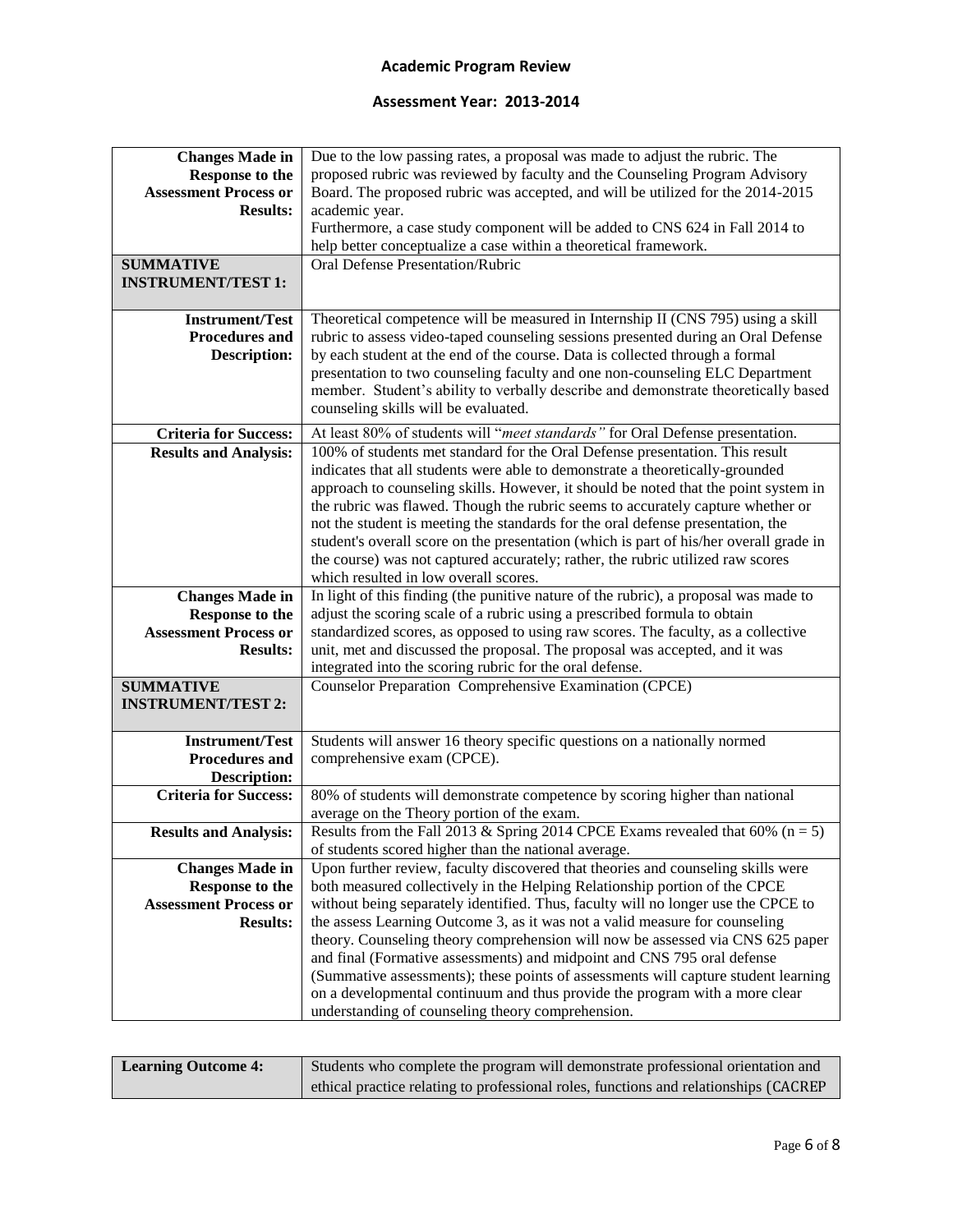|                                                 | Section II: G1j).                                                                                                                                            |
|-------------------------------------------------|--------------------------------------------------------------------------------------------------------------------------------------------------------------|
| <b>FORMATIVE</b>                                | Case Study Assignment/Rubric                                                                                                                                 |
| <b>INSTRUMENT/TEST 1:</b>                       |                                                                                                                                                              |
|                                                 |                                                                                                                                                              |
| <b>Instrument/Test</b>                          | Student knowledge and understanding of ethical issues in counseling will be                                                                                  |
| <b>Procedures and</b>                           | measured by evaluating a case study assignment in CNS 617, Intro to Counseling.                                                                              |
| <b>Description:</b>                             | Data is collected through in-class assessments and graded with a rubric based on                                                                             |
|                                                 | the CACREP standards for professional orientation and ethics (CACREP Section                                                                                 |
|                                                 | II: G1j). The rubric describes skill level that "exceeds the standard", "meets                                                                               |
|                                                 | standard", "below standard" or "does not meet standard".                                                                                                     |
| <b>Criteria for Success:</b>                    | At least 80% of students will "meet standards" for professional orientation and                                                                              |
|                                                 | ethics.                                                                                                                                                      |
| <b>Results and Analysis:</b>                    | No data collected; outcome will be reassessed for 2014/2015 review.                                                                                          |
| <b>Changes Made in</b>                          | Faculty will ensure that data is collected and recorded for the 2014/2015 academic                                                                           |
| <b>Response to the</b>                          | year.                                                                                                                                                        |
| <b>Assessment Process or</b>                    |                                                                                                                                                              |
| <b>Results:</b>                                 |                                                                                                                                                              |
| <b>FORMATIVE</b>                                | Midpoint Clinical Application Exam                                                                                                                           |
| <b>INSTRUMENT/TEST 2:</b>                       |                                                                                                                                                              |
|                                                 |                                                                                                                                                              |
| <b>Instrument/Test</b><br><b>Procedures and</b> | The Midpoint Exam measures basic clinical knowledge of building clinical                                                                                     |
|                                                 | relationships, multicultural awareness, theoretical awareness and ethical and<br>professional understanding according to CACREP standards. The exam is taken |
| <b>Description:</b>                             | when students have completed their first 30 credit hours to measure their                                                                                    |
|                                                 | understanding of these foundational clinical skills. It consists of two clinical case                                                                        |
|                                                 | studies. The rubric describes adherence to the aforementioned CACREP standards                                                                               |
|                                                 | that "exceeds the standards", "meets standards", "below standards" or "does not                                                                              |
|                                                 | meet standards".                                                                                                                                             |
| <b>Criteria for Success:</b>                    | 80% of students will "meet standards" according to faculty evaluation and                                                                                    |
|                                                 | application of the Midpoint Examination Rubric for the Professional Orientation                                                                              |
|                                                 | and Ethics Standards (CACREP Section II: G1j).                                                                                                               |
| <b>Results and Analysis:</b>                    | 7 of the 9 students met standards for the ethical and professional understanding                                                                             |
|                                                 | section of the midpoint clinical application exam. This result indicated that 78% of                                                                         |
|                                                 | the students are able to discuss ethical issues and concerns at a satisfactory level.                                                                        |
| <b>Changes Made in</b>                          | Since target for success was not reached, faculty reviewed midpoint rubric.                                                                                  |
| <b>Response to the</b>                          | Consensus was reached that the midpoint rubric did not accurately measure                                                                                    |
| <b>Assessment Process or</b>                    | counseling ethics. As such, rubric was amended to promote validity of rubric, and                                                                            |
| <b>Results:</b>                                 | has since been adopted.                                                                                                                                      |
|                                                 |                                                                                                                                                              |
| <b>SUMMATIVE</b>                                | Oral Defense Presentation/Rubric                                                                                                                             |
| <b>INSTRUMENT/TEST 1:</b>                       |                                                                                                                                                              |
|                                                 |                                                                                                                                                              |
| <b>Instrument/Test</b>                          | Theoretical competence will be measured in Internship II (CNS 795) using a skill                                                                             |
| <b>Procedures and</b>                           | rubric to assess video-taped counseling sessions presented during an Oral Defense                                                                            |
| <b>Description:</b>                             | by each student at the end of the course. Data is collected through a formal                                                                                 |
|                                                 | presentation to two counseling faculty and one non-counseling ELC Department                                                                                 |
|                                                 | member. Student's ability to verbally describe and demonstrate theoretically based                                                                           |
| <b>Criteria for Success:</b>                    | counseling skills will be evaluated.<br>At least 80% of students will "meet standards" for Oral Defense presentation.                                        |
| <b>Results and Analysis:</b>                    | 100 % of students met standard for the Oral Defense presentation. This result                                                                                |
|                                                 | indicated that all students were able to demonstrate ethical counseling. However, it                                                                         |
|                                                 | should be noted that the point system in the rubric was flawed. Though the rubric                                                                            |